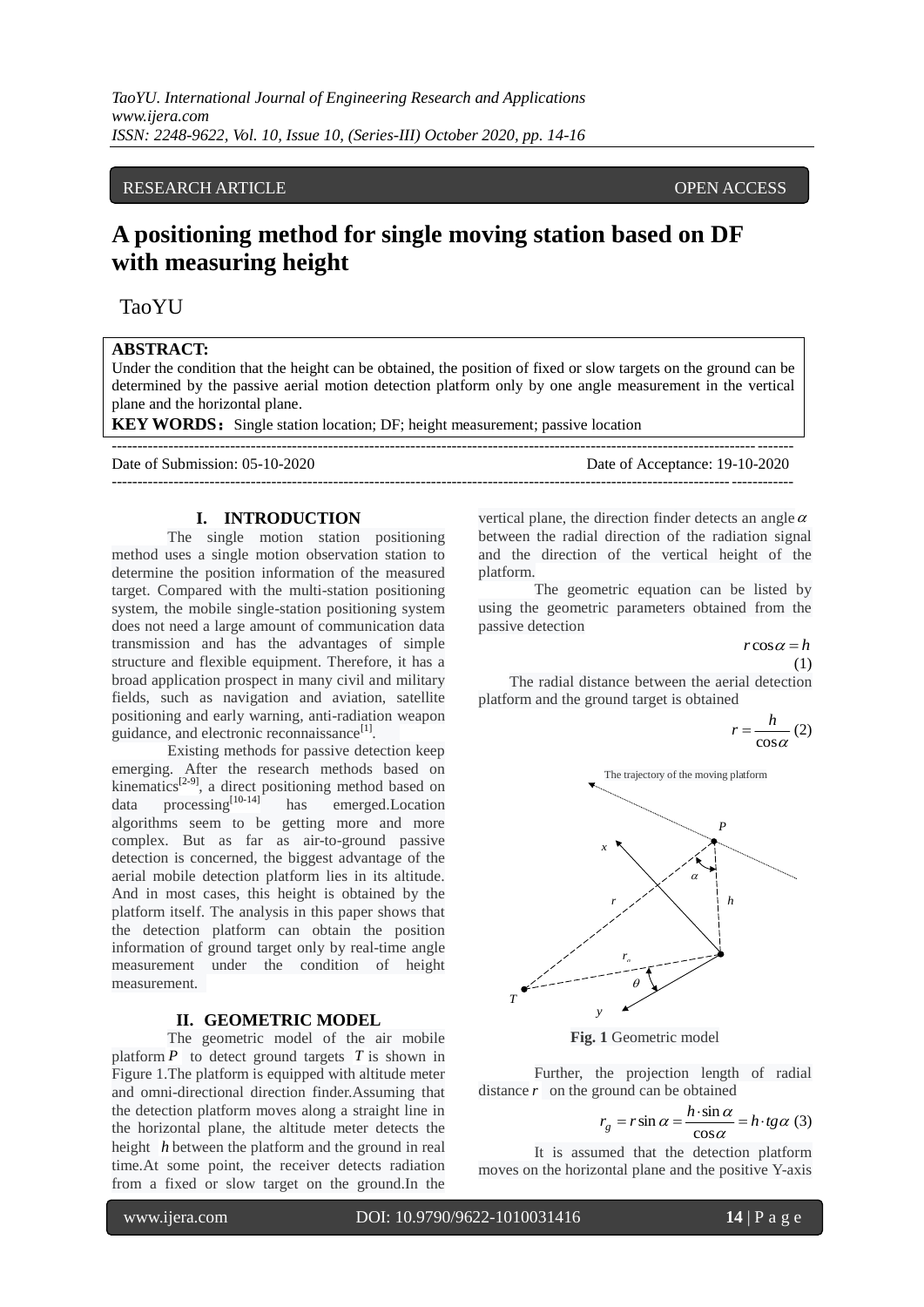direction of the rectangular coordinate system in the ground plane is due north.The omnidirectional direction finder can give the angle between the horizontal projection line segment of the radial distance of the target and the due north direction. Thus the position information of the target in rectangular coordinates is determined

$$
x = r_g \sin \theta = h \cdot tg \alpha \cdot \sin \theta
$$
 (4)  

$$
y = r_g \cos \theta = h \cdot tg \alpha \cdot \cos \theta
$$
 (5)

# **III. RANGING ERROR**

The total differential method is used to analyze the relative ranging error.Theranging errors resulting from height measurements

$$
\frac{\partial r}{\partial h} = \frac{1}{\cos \alpha} (6)
$$

The range error caused by angular measurement

$$
\frac{\partial r}{\partial \alpha} = \frac{h \sin \alpha}{\cos^2 \alpha} (7)
$$

When the error of each observation is zero mean value and independent of each other, the relative ranging error

$$
\sigma_r = \frac{1}{r} \left[ \left| \frac{\partial r}{\partial h} \right| \sigma_h + \left| \frac{\partial r}{\partial \alpha} \right| \sigma_\alpha \right] (8)
$$

Where,  $\sigma_h$  and  $\sigma_\alpha$  are the RMS of the height measurement error and the Angle measurement error respectively.

During the simulation calculation, the flight height of the detection platform was set  $h = 25km$ , and the overlooking angle changed linearly within the range of  $0^0 < \alpha < 90^0$ .

Figure 2 shows the relative ranging error when the root mean square error of angle measurement error is different. As can be seen from the figure, when the overlooking angle tends to  $90^0$ , the ranging error will increase rapidly.To be clear, the greater than  $85^{\circ}$  the relative ranging error curve has been deleted.Obviously,  $\sigma_{\alpha}$  has a great influence on the ranging accuracy.If  $\sigma_{\alpha}$  can be controlled to be less than  $0.5^0$ , then within the range of  $\alpha < 60^0$ , the relative ranging error will be less than 2.5%.In the simulation,  $\sigma_h = 50$ m.



The simulation results show that the root-mean-square error of altitude measurement error has no effect on the relative ranging error, and the variation of flight altitude is also independent of the relative ranging error. Therefore, the error relation curves of them are no longer given.

# **IV. CONCLUSION**

Under the condition that height measurement can be provided, the air motion detection platform can quickly locate fixed or slow targets on the ground only by direction finding, and can obtain high ranging accuracy.In this case, it seems that there is no more advantage based on frequency measurement, time measurement, etc.

# **REFERENCE**

- [1]. Li Peng. The passive positioning technology for fixed radiant in single station  $\llbracket J \rrbracket$ . Electronic Science and Technology, 2013, 26(9): 61-64. (in Chinese)
- [2]. Qin Mingfeng , Hao Qingru , Fan Guangwei . Analysis onPassive Localization Performance of Moving Single Observer[J]. Radio Engineering, 2014(4): 50-53.(in Chinese)
- [3]. Wang D, Zhang L, Wu Y. The structured total least squaresalgorithm research for passive location based on angle information $[J]$ . Science in China,2009,52(6):1043-1054.
- [4]. Oh D, Kim S, Yoon S H. Two-Dimensional ESPRIT-LikeShift-Invariant TOA Estimation Algorithm Using Multi-Band Chirp Signals Robust to Carrier Frequency Offset [J]. IEEE Transactions on Wireless Communications , 2013,12(7):3130-3139.
- [5]. Yang K, An J, Bu X, et a1. Constrained Total Least-Squares Location Algorithm Using Time-Difference-of-arrivalMeasurements[J]. IE EE Transactions on VehicularTechnology, 2010, 59(3):1558-1562.